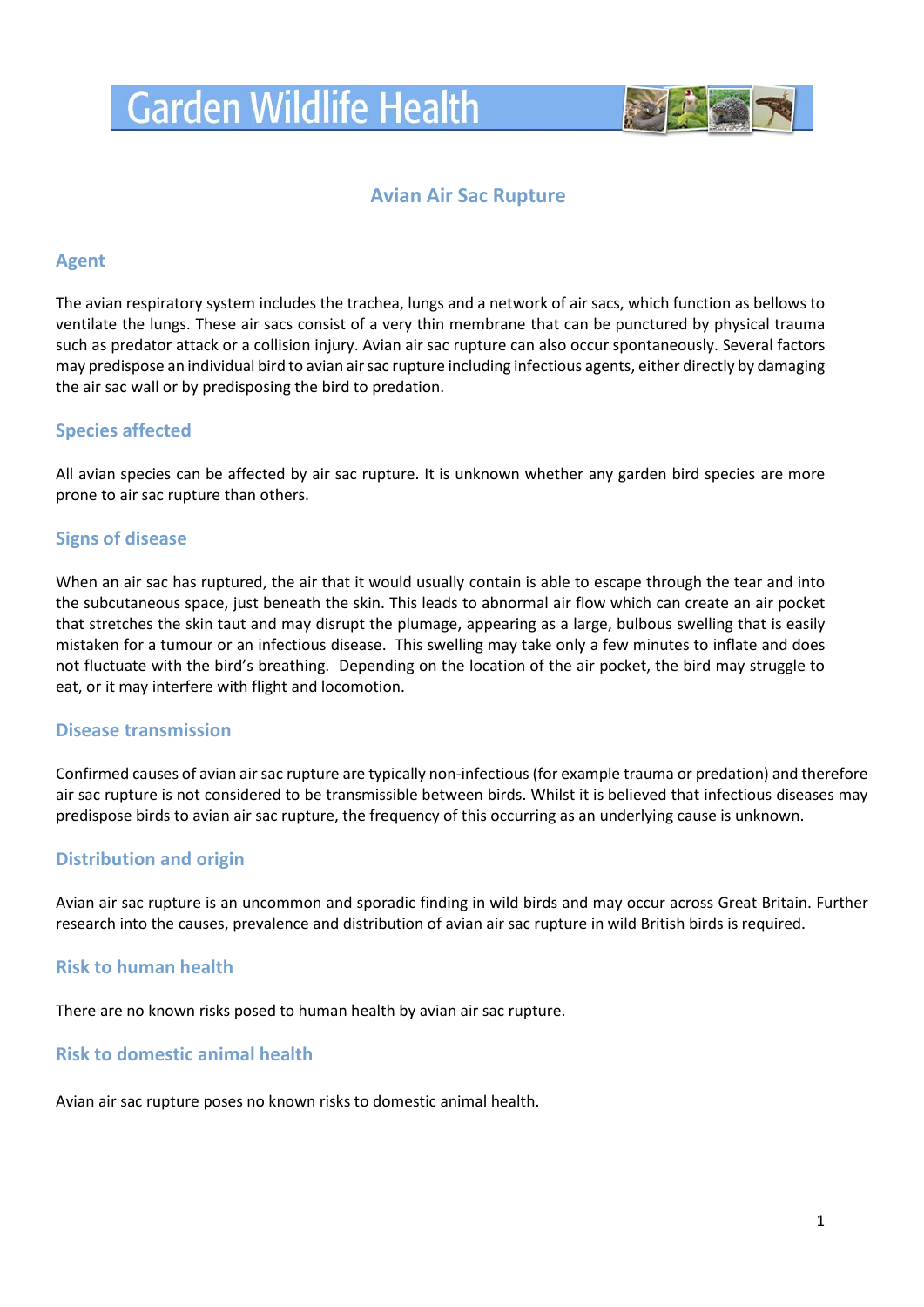However, we recommend following sensible hygiene precautions as a routine measure when feeding garden birds and handling bird feeders and tables. Following these rules will help avoid the risk of transmitting any infection and help safeguard the birds in your garden against disease.

- Clean and disinfect feeders/feeding sites regularly. Suitable disinfectants include a weak solution of domestic bleach (5% sodium hypochlorite) and other specially-designed commercial products. Always rinse feeders thoroughly and air-dry them before re-use.
- Dampen surfaces with water before cleaning them to reduce the chance of breathing in dry dust or aerosolised secretions.
- Brushes and cleaning equipment for bird feeders, tables and baths should not be used for other purposes and should not be brought into the house but be kept and used outside and away from food preparation areas.
- Wear rubber gloves when cleaning feeders and thoroughly wash hands and forearms afterwards with soap and water, especially before eating or drinking.
- Avoid handling sick or dead birds directly. For instance, use disposable gloves or pick a carcass up through an inverted plastic bag.

## **Diagnosis**

The signs of avian air sac rupture are fairly characteristic, however, diagnosis of the condition in garden birds requires veterinary or *post-mortem* examination.

If you wish to report finding dead garden birds, or signs of disease in garden birds, please visit **[www.gardenwildlifehealth.org](http://www.gardenwildlifehealth.org/)**. Advice on what best to do if you find a sick or dead garden wildlife can also be found on our website o[n www.gardenwildlifehealth.org/what-if.](http://www.gardenwildlifehealth.org/what-if) Alternatively, if you have further queries or have no internet access, please call the **Garden Wildlife Health** vets on **0207 449 6685.**

#### **Prevention and control**

Whilst avian air sac rupture in captive birds can often be treated by veterinarians, effective treatment of free-living birds under field conditions is not possible.

Given that predation is a potential cause of air sac rupture in garden birds, measures to avoid cat predation in domestic gardens are recommended as routine. Since cats rely on cover to approach prey and to launch surprise attacks, bird feeders and baths should be positioned in the open away from trees/bushes to give birds the space they need to spot a rushing predator.

### **Scientific publications**

Greenacre, C., 2017. Avian and Exotic Animal Dermatology Fourth Edition, Chapter 15: 508-574. <https://doi.org/10.1016/B978-0-323-37651-8.00015-8>

Jung, B., 2001. Surgical repair of air sac rupture in a parrot. Tierärztliche Umschau, **56**(1):35-37.

Browning, G.R., Eschar, D., Tucker-Mohl, K. and Berke, K., 2019. Diagnosis and Surgical Repair of a Chronic Ruptured Cervical Air Sac in a Double Yellow-headed Amazon Parrot (*Amazona Ochrocephala Oratrix*), Journal of Exotic Pet Medicine **29**(1): 45-50.<https://doi.org/10.1053/j.jepm.2018.07.008>

Clippinger, T.L., 1997. Diseases of the lower respiratory tract of companion birds, Seminars in Avian and Exotic Pet Medicine, **6**(4):201-208[. https://doi.org/10.1016/S1055-937X\(97\)80006-0](https://doi.org/10.1016/S1055-937X(97)80006-0)

### **Acknowledgements**